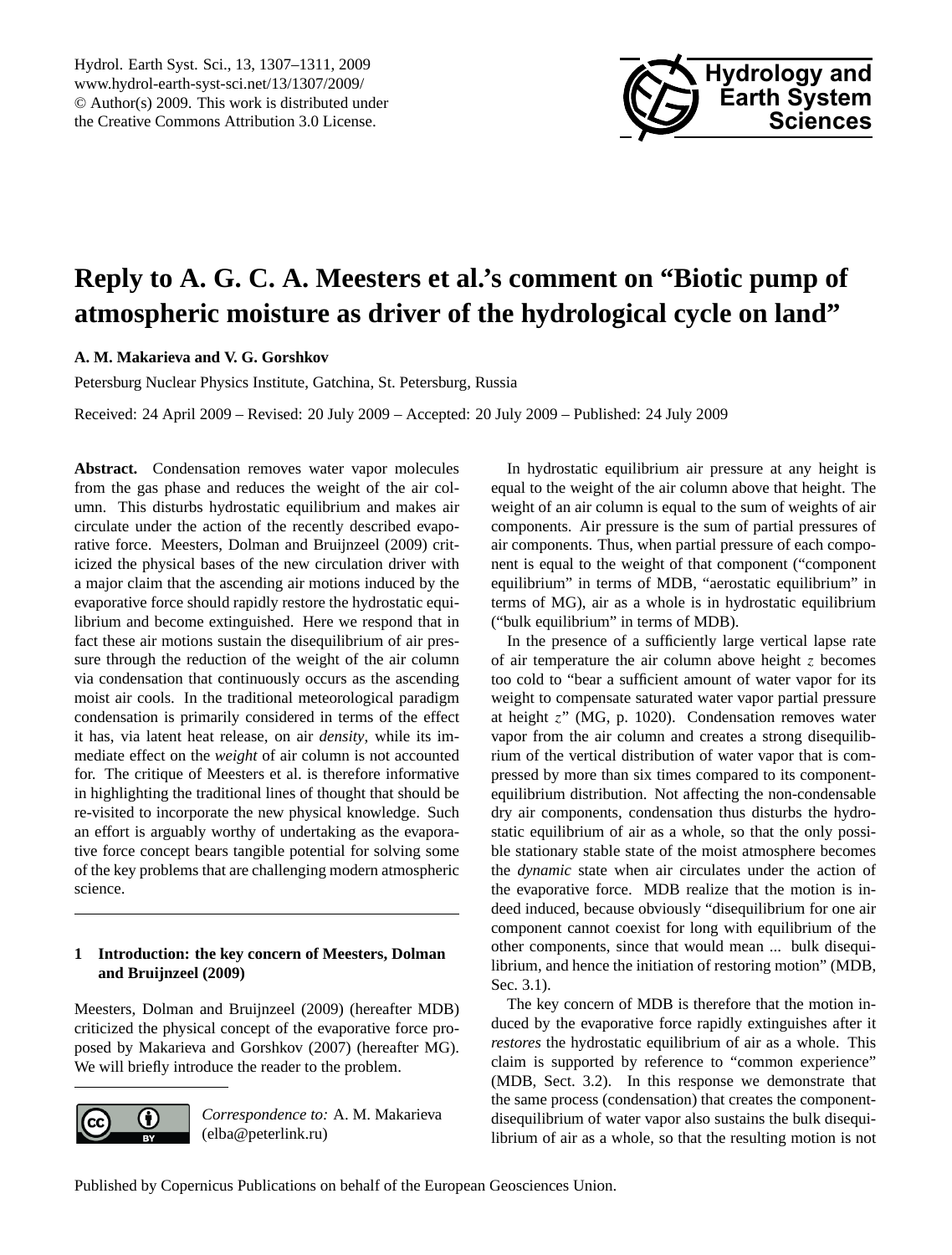transient but stably persists as long as there is water vapor in the air column to sustain continuous condensation. Hydrostatic equilibrium of air as a whole never exists in the atmosphere saturated with water vapor.

### **2 The disturbing effect of condensation**

Let us first have a brief look on how condensation is treated in the traditional meteorological paradigm. As an air parcel ascends adiabatically, it expands at the expense of thermal energy of air molecules, so that its temperature drops. If the air parcel is saturated with water vapor, condensation occurs and latent heat is released. This reduces the rate at which the temperature of the lifting parcel drops. Accordingly, the saturated moist adiabatic lapse rate  $\Gamma_m$  ( $\Gamma_m \sim 5 \text{ K km}^{-1}$  at  $T = 288$  K) is sufficiently smaller that the dry adiabatic lapse rate  $\Gamma_d$ =9.8 K km<sup>−1</sup>. Warmer air has lower density than colder air at the same *pressure* (not at the same *height* as incorrectly stated by MDB in Sect. 4). Air column saturated with water vapor is considered to be unstable with respect to the appearance of macroscopic motions if the lapse rate of air temperature  $\Gamma$  is larger than  $\Gamma_m$ . In this case, if an air parcel is occasionally displaced adiabatically in the upward direction, its temperature becomes higher and density lower than that of the environment, and the parcel will move upward governed by the acquired positive buoyancy. A saturated air column with  $\Gamma = \Gamma_m$  is considered to be neutral with respect to such buoyancy-driven convection. In this case an occasional displacement of the saturated air parcel is not expected to bring about a difference in temperature and, hence, density between the air in the parcel and the environment, so the initial displacement should not disturb hydrostatic equilibrium of the air column and should not induce vertical motion. As demonstrated below, in contrast to this traditional knowledge, hydrostatic equilibrium is *never* preserved in the air column saturated with water vapor; such an air column is *always* unstable with respect to the appearance of macroscopic motions.

Weight is the product of mass and acceleration of gravity. Mass of an air column is equal to the number of air molecules in the column multiplied by their molecular masses. When the number of air molecules in the column is preserved, its weight remains unchanged and independent of density. Heating of the air column that reduces air *density* via temperature increase does not change the weight of the air column. In contrast, condensation changes the number of gas molecules in the air column and instantaneously reduces the weight of the air column *irrespective of the effects it might have on air density*. Thus, when the air parcel saturated with water vapor is occasionally displaced upward in the presumably neutral environment with  $\Gamma = \Gamma_m$ , some of its water vapor is removed from the gas phase. The weight of the air column where the displacement took place diminishes. The initial bulk air pressure in the lower atmospheric levels no longer

equals the bulk weight of the air column. The initial hydrostatic equilibrium of air as a whole (MDB's bulk equilibium) is disturbed and the accelerating upward motion is initiated in the air column. This upward motion of expanding and cooling moist air *sustains* the continuous process of condensation and does not allow the hydrostatic equilibrium of air as a whole to set in. The motion continues as long as there is water vapor in the rising air to sustain condensation. The key processes of air cooling and condensation were ignored in the thought experiment of MDB intended to illustrate the presumed "restoration" of bulk equilibrium (Sect. 3.2).

Preservation of the unrealistic hydrostatic equilibrium of air as a whole, where the component-disequilibrium shortage of water vapor in the upper atmosphere is compensated by the component-disequilibrium excess of dry air (Fig. 1 of MDB), would imply that the disappearance of water vapor molecules from the air column would have to be compensated by the appearance of dry air molecules. However, there are no processes that would produce dry air molecules from nothing in the upper atmosphere so that their weight precisely compensated the weight of water vapor molecules that are removed by condensation. The bulk hydrostatic equilibrium of MDB does not exist.

Condensation will always occur in the ascending saturated air parcel if the rate of temperature decrease within the parcel exceeds the critical value of  $\Gamma_{\text{H}_2\text{O}}$ =1.2 K km<sup>-1</sup> (MG, Eq. 12). Since  $\Gamma_m$  is larger than  $\Gamma_{\text{H}_2\text{O}}$ , this means that the air column saturated with water vapor is *always* convectively unstable and there will always be macroscopic air motions present in such a column. Importantly, these are motions driven not by buoyancy differences considered in the traditional paradigm, but by the direct disturbance of hydrostatic equilibrium of air as a whole by condensation.

Confusing the effects condensation and heating have on air weight and density, MDB speak of these processes in a misleading manner. It is stated that "the removal of water from the vapor phase" during condensation "acts in the opposite direction" to the process of local expansion of the air caused by latent heat release (MDB, Sect. 4). However, the reduction of air *weight* caused by condensation cannot be to any degree "opposed" by whatever changes of air *density*, as these are independent physical processes. (If one is in a possession of one kilogram of some gas and someone steals five grams from that store, the gas owner will be left with 995 grams of the gas irrespective of how he/she would attempt to heat/cool/expand/compress the remaining amount "to oppose" the loss.) The neglect of the critical effect of condensation on the weight of air column by MDB does not appear to be an oversight of particular authors, but an inherent feature of the traditional meteorological paradigm. The critique of MDB is valuable in bringing to light this important problem.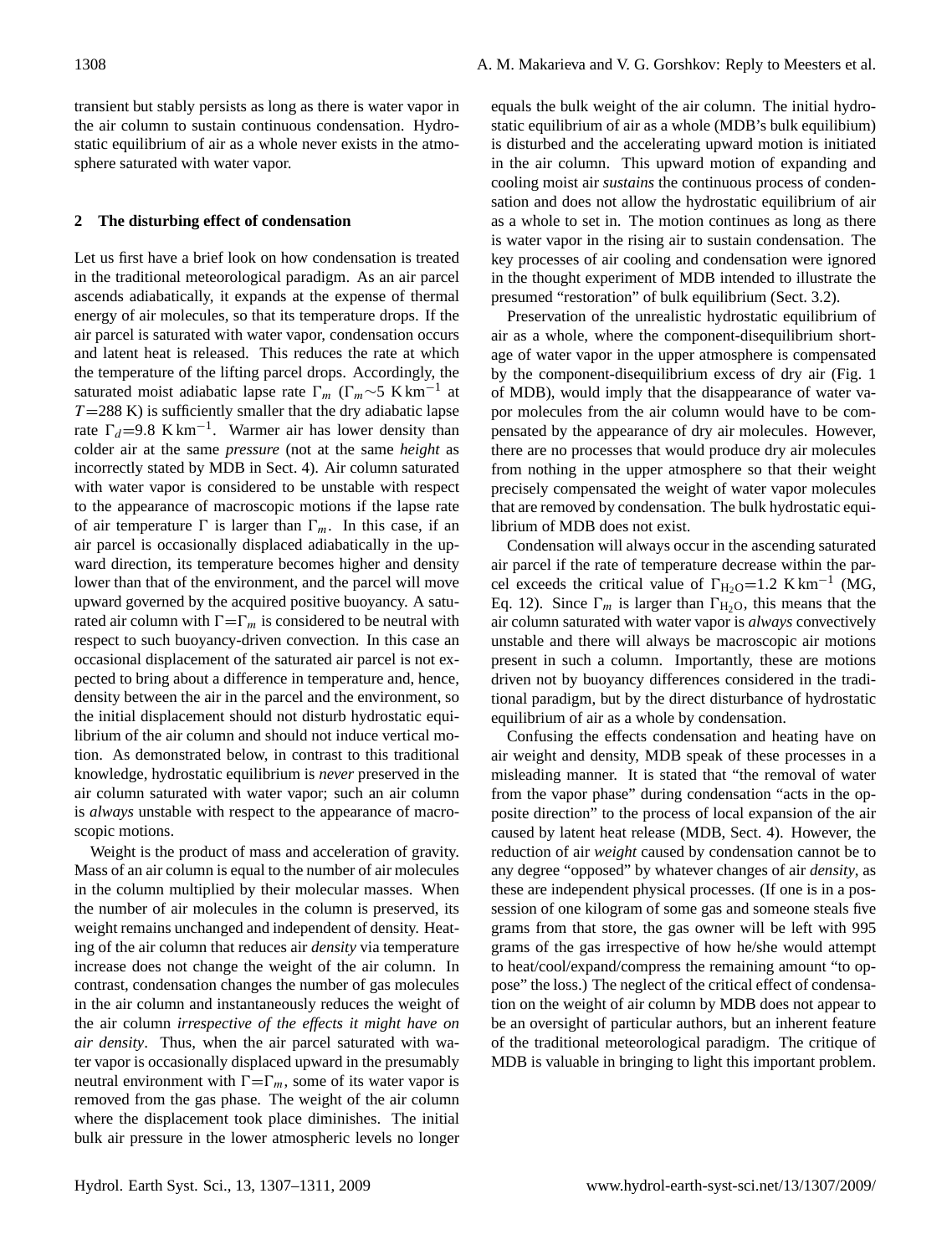#### **3 Other concerns of MDB**

Concerns of MDB expressed in Sect. 3.2 bear more to one's general acquaintance with the bases of atmospheric circulation (driven by whatever force) rather than specifically to the evaporative force physics. In particular, MDB do not understand why "the strong force predicted by the original equations to be acting upon the vertical column" should be "redistributed over a flow trajectory that includes a long horizontal stretch"; they expect the hurricane velocities of about 50 m s<sup> $-1$ </sup> to be "common above any evaporating surface"; and they have no idea of how vertical velocity  $w_f$ =5.6 mm s<sup>-1</sup> (MG, p. 1026) is derived.

To resolve these concerns, one should first recall that atmospheric air *circulates*. Any physical process making air move should therefore provide power for the motion along a close trajectory, i.e. for the ascending and descending air motions as well as for the horizontal motions that occur in the opposite directions in the upper and lower parts of the air column. Accordingly, there appears a non-equilibrium pressure difference along each of the four (two vertical and two horizontal) circulation legs. Consider, for example, the effect of differential heating. When two horizontally adjacent vertical air columns with initially equal surface air pressures  $p_0$  are instantaneously warmed to different temperatures  $T_1>T_2$ , this causes air in the first column to expand in the upward direction, so that the resulting air pressure  $p_1(z)=p_0 \exp(-z/h_1)$  (h<sub>1</sub>=RT<sub>1</sub>/Mg, R is the universal gas constant,  $M$  is air molar mass,  $g$  is acceleration of gravity) becomes larger than air pressure in the second, colder, column at the same height *at any height* z>0. This does not, however, mean that the differential heating will move the whole warmer column in the horizontal direction along this pressure gradient. Instead, the initial air motions are presumed to redistribute the non-equilibrium pressure difference along the four circulation legs in such a manner that air moves upward in the warmer region, downward in the colder region, horizontally from the colder to the warmer region at the lower, and in the opposite direction in the upper, part of the air column. Similarly, action of the evaporative force working in the upward direction leads to a redistribution of the non-equilibrium air pressure difference  $\Delta p \sim p_v$ , where  $p<sub>v</sub>$  is the characteristic magnitude of water vapor partial pressure, along both vertical and horizontal (MG, p. 1022) parts of the streamline, see [Makarieva and Gorshkov](#page-4-1) [\(2009\)](#page-4-1) for more details. Note that in the case of differential heating the disturbance of hydrostatic equilibrium in the ascending and descending circulation legs is not created by the horizontal temperature difference per se but appears only after air motion is induced and the air mass is horizontally *redistributed*. In the case of the evaporative force the hydrostatic equilibrium is instantaneously broken by condensation, the air mass is *reduced* (mass non-conservation) and then the air motion is induced by this disturbance.

Second, the atmosphere is exceedingly wider than high, such as in the majority of circulation patterns the horizontal part  $L$  of the streamline is much larger than its vertical part h. Horizontal air flow goes through a narrower vertical cross-section of area  $∼hL$  compared to vertical air flow that goes through a much broader horizontal cross-section of area  $\sim L^2$ . To sustain mass balance of the flowing air, horizontal velocities u at  $h \ll L$  are always larger than vertical velocities  $w$ , with the approximate integral continuity equation for air being  $uh=wL$  (MG, p. 1025). (Similarly, water flows more rapidly through narrow than through broad parts of the tube.) Therefore, maximum velocities  $w_{\text{max}} \sim 50 \text{ m s}^{-1}$  are produced by the evaporative force in the vertical direction only in very compact circulation events such as tornadoes (where  $h \sim L$ ), while in hurricanes, where  $h \ll L$ , these maximum velocities are developed in the horizontal plane. Note also that at  $L \gg h$  the uniform distribution of the non-equilibrium pressure difference  $\Delta p \sim p_v$  over the length of the entire streamline makes most part of this difference fall on the horizontal part of the streamline, while the non-equilibrium pressure difference in the vertical dimension (where air ascends and descends) becomes much less than  $p_v h/L$ . This does not imply any violation of Dalton's law (MG, p. 1022), see also [Feynman et al.](#page-4-2) [\(1963,](#page-4-2) Chap. 40, Sect. 1), because Dalton's law pertains to the *static* equilibrium of gas mixture and does not constrain partial pressure distributions of air components when air is *circulating*.

Finally, one should take into account the effect of surface friction. When most part of the power of the evaporative force is spent to increase the kinetic energy of moving air, maximum velocities are produced. When a considerable part of this power is spent to overcome surface friction (which contribution is proportional to length of the horizontal part of the streamline), the resulting stationary velocities are obviously smaller. Accordingly, vertical velocity  $w_{\text{max}}$ in Eq. (18) of MG is obtained, with no account of friction, for a compact circulation event  $h \sim L$  where the vertical disequilibrium air pressure difference is of the order of  $p_v$ , while vertical velocity  $w_f = 5.6$  mm s<sup>-1</sup> is obtained for a horizontally extensive stationary circulation with  $h \ll L$  and taking surface friction into account by equating the powers of friction force and the evaporative force (MG, p. 1026). (A more detailed consideration of friction is given by [Makarieva and](#page-4-1) [Gorshkov](#page-4-1) [\(2009\)](#page-4-1). Note also that the power of the evaporative force is proportional to vertical velocity and coincides with the evaporation power only in large-scale stationary circulation patterns.) In summary,  $w_f$  is smaller than  $w_{\text{max}}$  due to the different geometry and friction effects in the considered circulation patterns driven by the evaporative force.

Here it is pertinent to discuss the "lifting velocity" of 0.4 mm s−<sup>1</sup> obtained by MDB in Sect. 3.1 by a procedure referred to as "a simple calculation". The details of this calculation are not revealed, which makes it difficult to pinpoint exactly where MDB err when obtaining this physically untenable result. MDB claim that such a velocity corresponds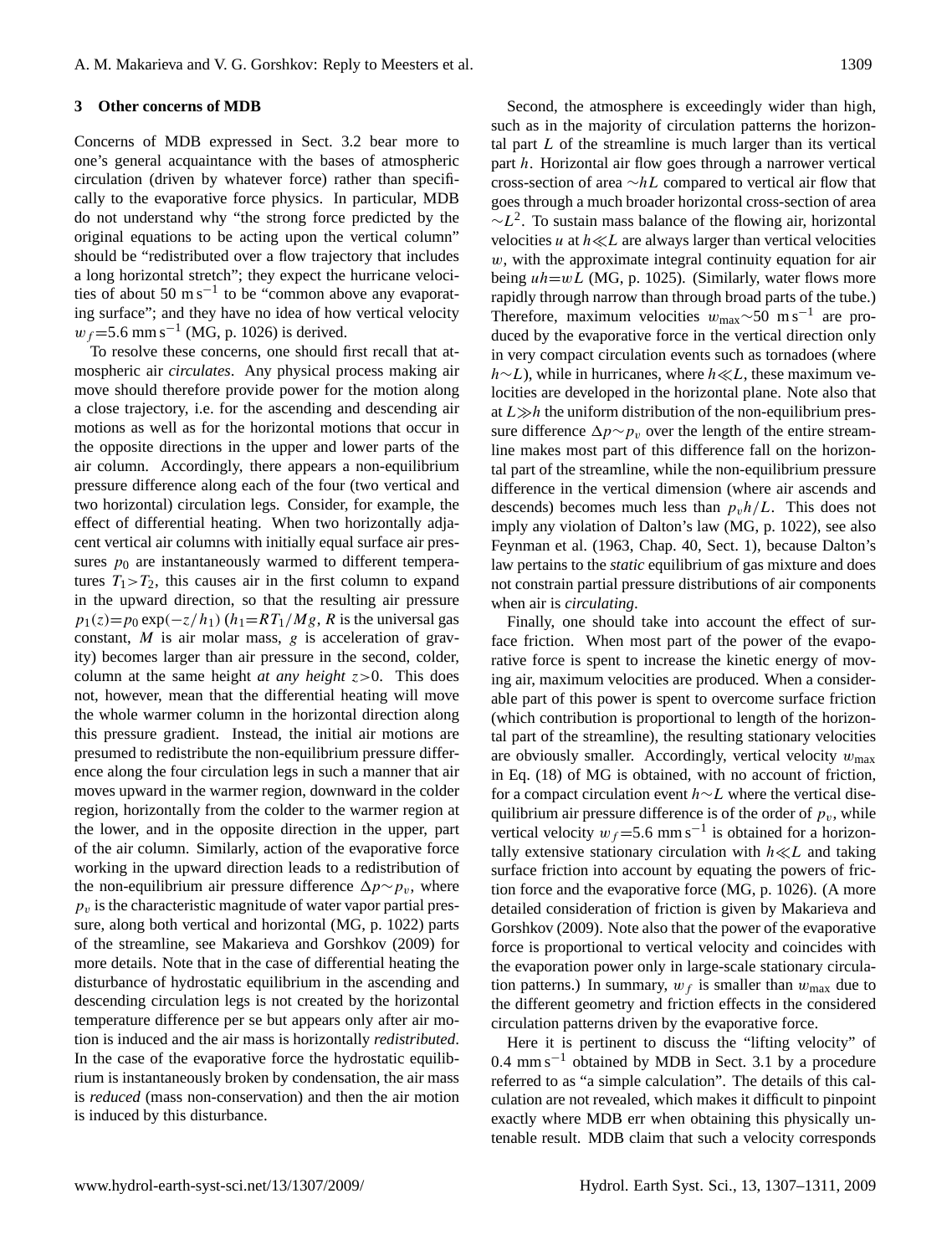to evaporation rate of  $E=1$  mm  $h^{-1}$ , which means that water vapor is added to the atmospheric column at a rate of  $E_v$ =0.27 g m<sup>-2</sup> s<sup>-1</sup>. Water vapor is transported away from the surface layer by the ascending air at a rate of  $\rho_v w$ , where w is vertical velocity and  $\rho_v$  is water vapor density (and by eddy diffusion at a similar rate). Not to allow for the oversaturation of water vapor at the surface the balance  $E_v \sim \rho_v w$  should be observed. However, at  $w=0.4$  mm s<sup>-1</sup> of MDB this balance implies  $\rho_v$ =0.7 kg m<sup>-3</sup> (cf. air density  $\rho \sim 1 \text{ kg m}^{-3}$ ). Such a high density of water vapor is only possible at temperatures  $T \sim 90\degree$ C and not at  $T=15\degree$ C indicated by MDB for their calculation. More importantly, without taking the resistance forces into account it is not at all possible to obtain a stationary value of vertical velocity. Adding water vapor to a volume occupied by air one performs work against air pressure. In the simplest case, when power  $P$  of this process is constant and spent on the increment of kinetic energy  $K=mv^2/2$  of a constant mass m of air,  $P=dK/dt=mvdw/dt$ , it is easy to see that the air will accelerate in a complex manner with acceleration  $a \equiv dw/dt = P/mw$  declining with growing velocity from the initial high values.

MDB do not specify to what degree the "simple calculation" that yielded the physically implausible air velocity was based on the "traditional" theory of evaporation mentioned in Sect. 3.1 of MDB and to what degree that was an original finding of MDB. In any case, it is apparent that the level of simplicity adopted by MDB in their critique has not adequately matched the fundamental nature of the physical problems MDB took up to analyze. The critique of MDB therefore forms a solid ground zero platform for further analysis and development of the evaporative force concept that one can rightfully expect to be made on physically deeper and more comprehensive grounds.

## **4 Concluding remarks: new circulation driver calls for attention**

Missing from textbooks, the evaporative force emerges as a physically distinct driver of atmospheric circulation that yields observable air velocities. Its existence does not contradict or replace the existence of air motions driven by physically independent buoyancy effects, yet calls one to re-appraise the importance of the latter. The evaporative force concept provides answers to some of the key problems that are challenging the current understanding of atmospheric processes. For example, as outlined by MDB in Sect. 4, the traditional paradigm considers differential heating to be the major driver of atmospheric circulation. However, this consideration critically fails in the case of the strongest winds observed on Earth, the hurricanes, that, as is well-known [\(Riehl,](#page-4-3) [1950\)](#page-4-3), develop along nearly isothermal surfaces. But if differential heating is not necessary for producing the strongest winds, perhaps it is not indispensable for producing moderate and weak winds either? The evaporative force concept that relates wind velocities to spatial differences in the intensity of condensation rather than heating provides a unifying explanation to both hurricanes and tornadoes as well as to stationary circulation patterns [\(Makarieva](#page-4-4) [et al.,](#page-4-4) [2008;](#page-4-4) [Makarieva and Gorshkov,](#page-4-1) [2009\)](#page-4-1). On a related note, according to the traditional paradigm the regions of air ascent should be associated with positive buoyancy. In contrast, observations of atmospheric updrafts indicate a wide range of positive and negative buoyances [\(Folkins,](#page-4-5) [2006\)](#page-4-5). The evaporative force concept resolves the puzzle. Air pressure depends on two independent variables, temperature and number of air molecules in a unit volume. Consequently, there are two independent ways of making local air pressure higher than that in the neighboring area, to initiate air mo- $\text{tion} - (1)$  to locally warm the air (this is what the traditional paradigm of horizontal differential heating is about) and (2) to reduce the number of air molecules in the neighboring area (this is what condensation is doing in the vertical dimension). Thus, if the condensation is intense, it can make even dense cold air rise from the surface by creating a strong weight imbalance in the upper part of the air column.

But apparently the most important implication of the evaporative force that raises most interest [\(Chown and Gaston,](#page-4-6) [2008;](#page-4-6) [Sheil and Murdiyarso,](#page-4-7) [2009\)](#page-4-7) is the biotic pump of atmospheric moisture. In the stationary case condensation is more intense where evaporation is more intense, hence the evaporative force makes air move from areas with lower to areas with higher evaporation. MDB rightly point out (Sect. 3.2) that oceans are strong evaporators and could themselves "suck" air from the continents. The statement of MDB that this point was "not at all considered by MG" does not however conform to reality, as it is the central point of the biotic pump theory. In Fig. 4 of MG several cases are summarized where, depending on the available solar flux and the state of terrestrial vegetation, oceans come as stronger or weaker evaporators than the continents. Most importantly, it was necessary for *natural forests with high leaf area index* to appear in the course of biological evolution for evaporation from the forest canopy to exceed evaporation from the open water surface. This allowed life to invade the hitherto dry landmasses by "sucking" moist oceanic air inland as the forests marched forward from the coast. Not surprisingly, modern global circulation models built neglecting the biotic pump physics fail radically when attempting to account for the water budget of the strongest biotic pump on Earth – the Amazon river basin. The amount of oceanic moisture "brought" to the Amazon river basin by the models (the modelled atmospheric moisture convergence) proves to be twice less than the actual amount empirically estimated from the value of the Amazon runoff [\(Marengo,](#page-4-8) [2005\)](#page-4-8). It is obvious that the traditional accounts of moisture transport in the other great river basins, including Siberian and North American rivers [\(Makarieva et al.,](#page-4-9) [2009\)](#page-4-9), will similarly have to be seriously reconsidered to incorporate the major effects of